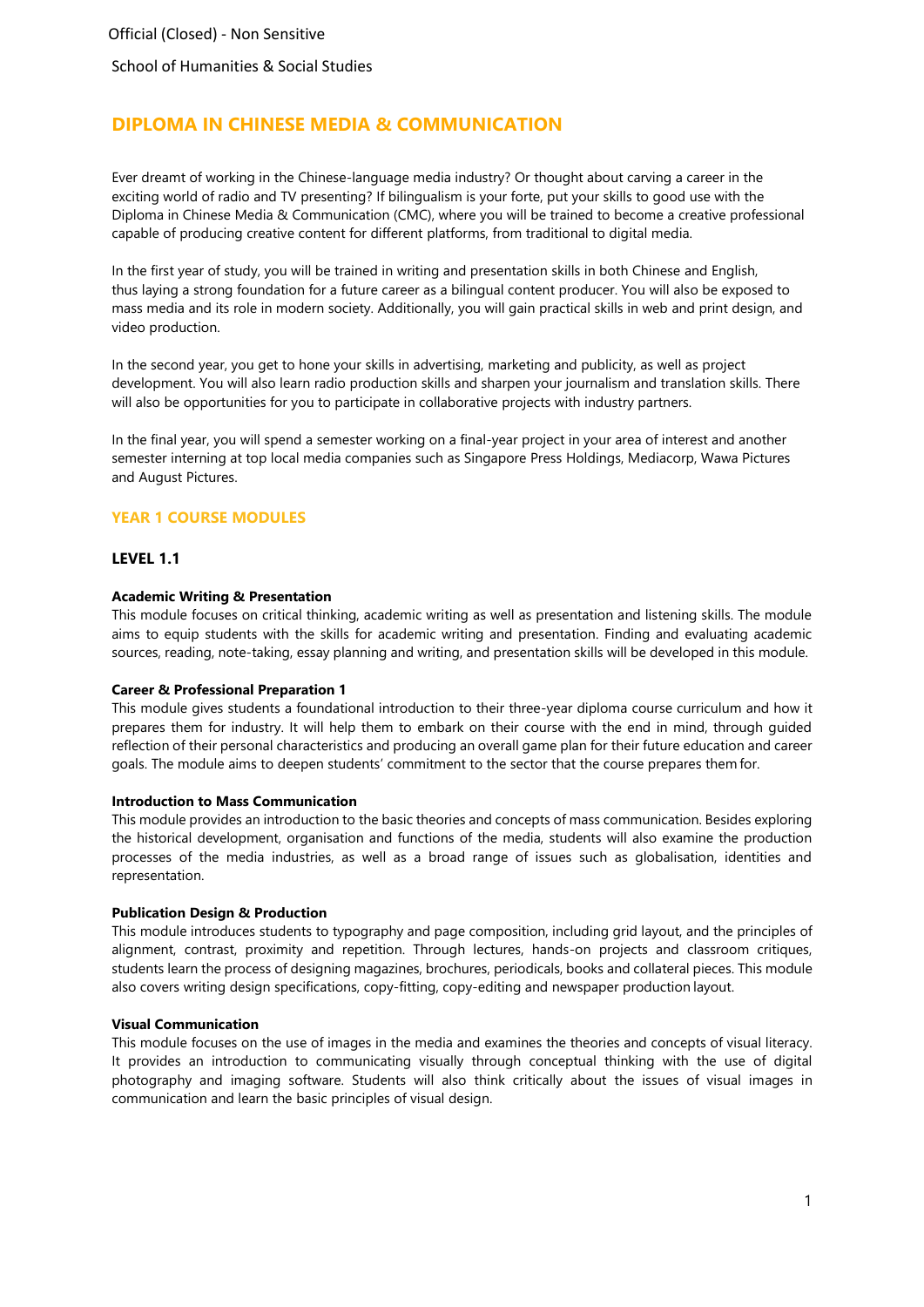# Off**ürfist (all (cslecs)ed Non Senseitivie**ive

# School of Humanities & Social Sciences

### **Writing for Chinese Media**

This module aims to foster a love of writing in Chinese and build a strong foundation in the Chinese language. It teaches students how to write effectively, and covers creative writing, storytelling and other forms of writing. Students will also learn different elements of style, construction and syntax in essay writing.

# **LEVEL 1.2**

### **Audience Research**

This module introduces different types of mass media research methodologies, with a focus on survey research and focus group study. Students will learn how to conduct the two types of studies to understand the needs of the audience. They will also learn how to analyse the data and present the findings in both oral and written formats. The module is conducted in English.

### **Professional Communication 1**

This module prepares students to communicate effectively in business settings. Students will learn both oral and written communication skills that demonstrate concepts of business communication principles, interpersonal skills and intercultural skills. Topics such as business proposal and report writing, elevator pitch and professional presentation will be covered. The module is conducted in English.

### **Speech Communication in Chinese**

This module teaches students the basics of Chinese phonetics as well as speech communication styles in different social settings. It trains students to be effective, articulate, confident, composed and credible Mandarin speakers in a variety of professional situations. The module also explores how communication affects human behaviour and social developments.

### **UI & UX Design**

This module introduces the process of user interface (UI) design, digital content development and new media skills. Students will also gain understanding in the usability and usefulness of a digital product in the area of user experience (UX). The module is conducted in Chinese.

### **Video Production**

This module provides a theoretical and practical introduction to video production and post-production techniques. It covers single and multi-camera operation, and basic concepts of television broadcast and programming.

# **YEAR 1 COURSE CURRICULUM**

| <b>Module Name</b>                  | <b>Credit Units</b> |
|-------------------------------------|---------------------|
| Level 1.1 (21 hours per week)       |                     |
| Academic Writing & Presentation     | 4                   |
| Career & Professional Preparation 1 |                     |
| Introduction to Mass Communication  | 4                   |
| Publication Design & Production     | 4                   |
| <b>Visual Communication</b>         | 4                   |
| Writing for Chinese Media           | 4                   |
| Level 1.2 (20 hours per week)       |                     |
| Audience Research                   | 4                   |
| Health & Wellness <sup>^</sup>      |                     |
| Professional Communication 1        | 3                   |
| Speech Communication in Chinese     | 4                   |
| UI & UX Design                      |                     |
| Video Production                    |                     |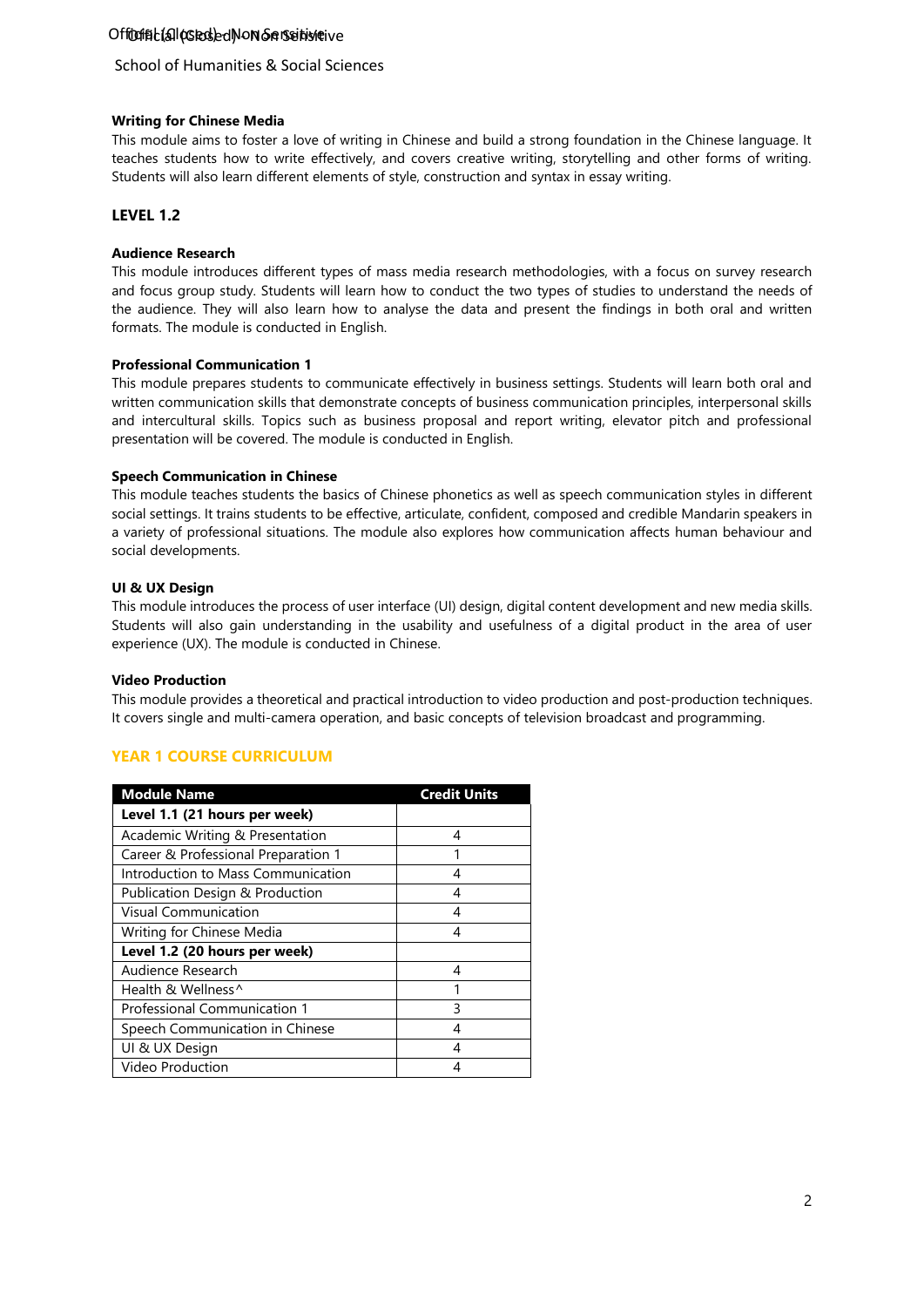# Off**ürfist (all (cslecs)ed Non Senseitivie**ive

### School of Humanities & Social Sciences

#### **Notes:**

^ For more details on Interdisciplinary Studies (IS) electives, please log on t[o www.np.edu.sg/is](http://www.np.edu.sg/is)

### **IS Modules**

 The School of Interdisciplinary Studies (IS) delivers a broad-based curriculum, which nurtures a new generation of professionals with multidisciplinary skills and an innovative and entrepreneurial spirit to meet the challenges of a knowledge economy. IS offers both prescribed modules and electives to challenge boundaries. Prescribed modules develop students' competencies in core areas such as Communication, Innovation and Enterprise, Culture and Communication, and Personal Mastery and Development, while elective modules provide insights into Arts and Humanities, Business, Design, and Science andTechnology.

### **YEAR 2 COURSE MODULES**

#### **LEVEL 2.1**

#### **Marketing & Publicity**

This module equips students with the necessary strategic skills, as well as tools and techniques to organise and implement marketing and publicity activities. Students are involved in planning, coordinating, staging and managing events. They will also learn to write persuasively for various audiences, with a focus on the Chineselanguage audience. The module is conducted in Chinese.

#### **Radio Production**

This module teaches students audio production skills and on-air presentation skills for professional radio broadcasting. The hands-on training covers industry-standard digital editing software, as well as research and script writing techniques for radio commercials and other types of radio content. The module also aims to develop students' understanding of the radio industry and the job of a radio presenter.

#### **News Reporting & Feature Writing**

This module equips the students with the basic skills in writing news and feature stories for the print and online media. Students will learn to gather information from different sources and to critically assess the information they obtain. They will also examine the social responsibility and ethical framework of print journalists, and learn to write with accuracy, clarity and credibility.

#### **Fundamentals of Translation**

This module introduces students to fundamental strategies and techniques of English-Chinese (EC) and Chinese-English (CE) translation. Students will learn the basic principles of written translation and apply these principles to the translation of a variety of text genres. Students will also understand and experience how a translator makes decisions in actual translation practices by considering a host of factors, including the author's intention, the desired function of the translated text as well as the needs of target language readers.

#### **Chinese History & Culture**

This module provides an introduction to Chinese history and culture. Students will be taught to think critically about social, cultural, economic and political issues in Chinese societies.

#### **Professional Communication 2**

This module prepares students to write effective cover letters and resumes. Preparation and enhancement of portfolio to meet professional standards as well as development of presentation skills, and improvement of jobseeking techniques will also be covered in the module.

### **LEVEL 2.2**

### **Digital Advertising**

This module provides an introduction to the creative process of advertising. Through basic principles of copywriting, students will learn to write and edit advertising and commercial copy for different media platforms. They will also learn about media planning and get to produce advertising materials and develop advertising campaigns in both languages. The module is conducted in Chinese.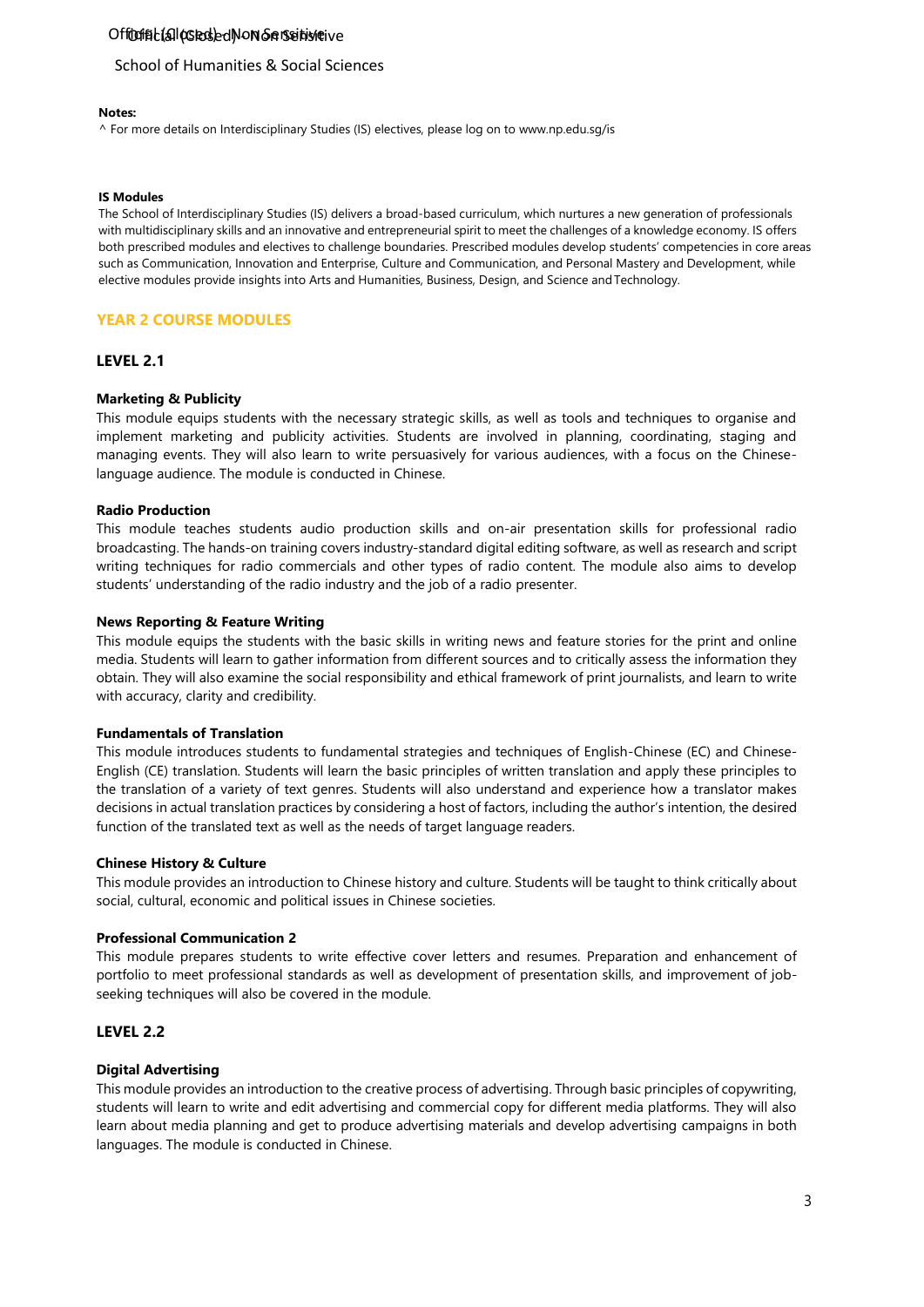# Off**ürfist (all (cslecs)ed Non Senseitivie**ive

# School of Humanities & Social Sciences

### **Feature Production**

This module equips students with practical skills to produce video news stories, feature stories and mini documentaries. Students will learn about the video production process, from research and filming to funding and distribution. The module is conducted in Chinese.

### **Introduction to Chinese Literature**

This module surveys the development of classical Chinese literature from ancient times to contemporary period. It introduces students to representative literary works of each period, ranging from legends to modern and contemporary literature. The module explores the historical background of literary works, the lives and experiences of major writers, as well as the structural and formal characteristics of different literary genres.

### **Media Ethics & Regulation**

This module examines the legal, regulatory and ethical issues that media practitioners face in the course of their work, with emphasis placed on Singapore. Students will learn the fundamental concepts and doctrines in law and explore the different theoretical approaches to media ethics. Using real-life and hypothetical case studies, they will develop analytical skills to make ethical judgments in complex situations. Areas of interests include contract, censorship, defamation and intellectual property. The module is conducted in English.

### **Project Development**

This module guides the students in the creative process of generating, developing, and communicating new ideas. It provides an introduction to different techniques, approaches to idea generation, equips students with the basic knowledge and skills of proposal writing, pitching and project management. Upon completion of this bilingual module, students will enhance their problem-solving skills, and develop creative and feasible proposals for their final-year projects.

# **YEAR 2 COURSE CURRICULUM**

| <b>Module Name</b>                     | <b>Credit Units</b> |
|----------------------------------------|---------------------|
| Level 2.1 (20 hours per week)          |                     |
| Chinese History & Culture              | 3                   |
| <b>Fundamentals of Translation</b>     | 3                   |
| Marketing & Publicity                  | 4                   |
| News Reporting & Feature Writing       | 4                   |
| Professional Communication 2           | $\mathfrak{p}$      |
| Radio Production                       | 4                   |
| Level 2.2 (21 hours per week)          |                     |
| Digital Advertising                    | 4                   |
| <b>Feature Production</b>              | 4                   |
| Introduction to Chinese Literature     | 3                   |
| Media Ethics & Regulation              | 4                   |
| Project Development                    | 4                   |
| World Issues: A Singapore Perspective^ | フ                   |

### **Notes:**

^ For more details on Interdisciplinary Studies (IS) electives, please log on to [www.np.edu.sg/is](http://www.np.edu.sg/is)

### **IS Modules**

The School of Interdisciplinary Studies (IS) delivers a broad-based curriculum, which nurtures a new generation of professionals with multidisciplinary skills and an innovative and entrepreneurial spirit to meet the challenges of a knowledge economy. IS offers both prescribed modules and electives to challenge boundaries. Prescribed modules develop students' competencies in core areas such as Communication, Innovation and Enterprise, Culture and Communication, and Personal Mastery and Development, while elective modules provide insights into Arts and Humanities, Business, Design, and Science andTechnology.